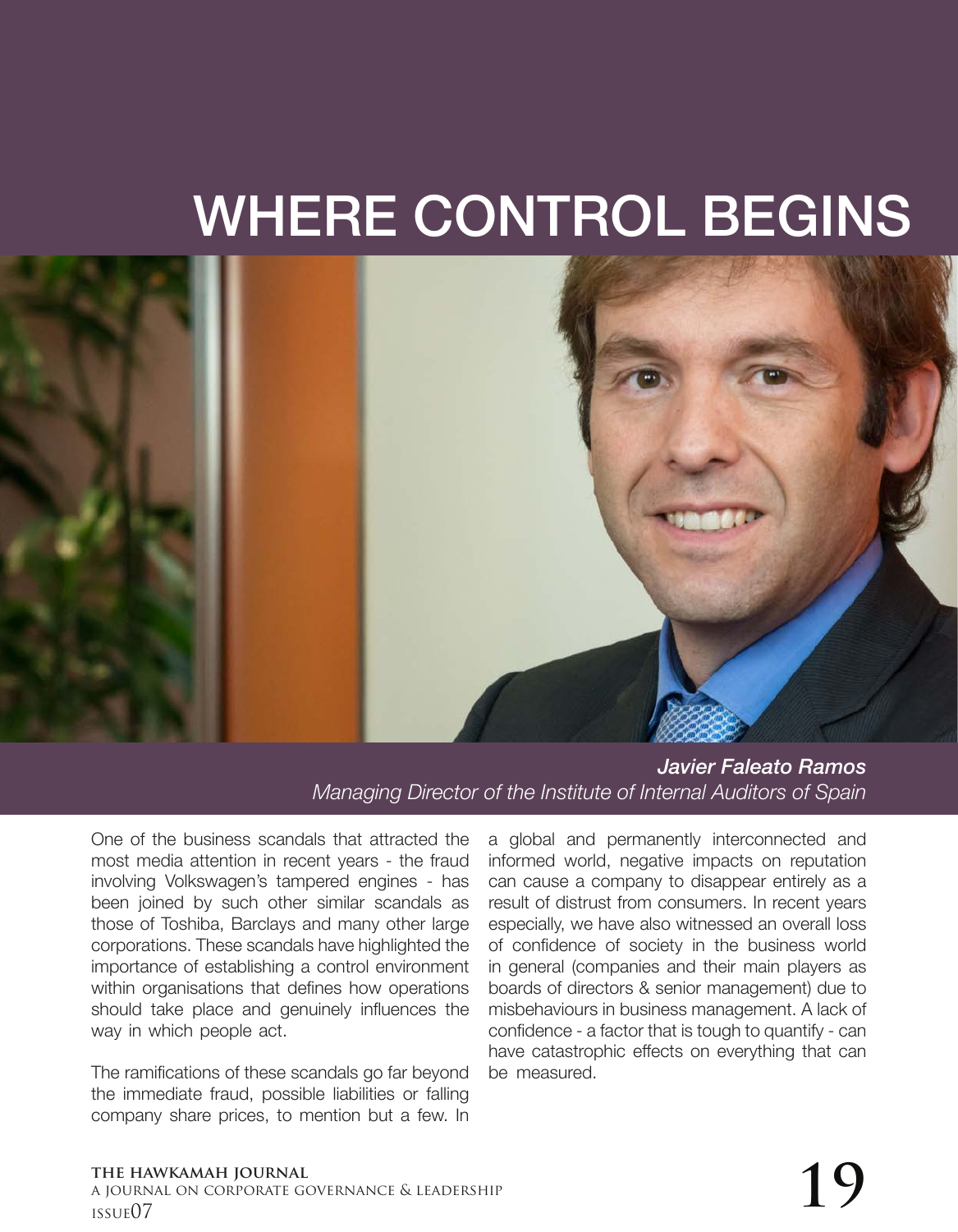The absence of a suitable control environment has led to the failure of numerous major companies, meaning that building solid trust is more important now than it has ever been in the past. This is what stakeholders (shareholders, customers, regulators and watchdogs, employees, suppliers) and society in general expect from any organisation, and it is what every company should aspire to achieve.

The changes taking place in the field of business and the way in which organisations operate, especially in recent years, have impacted on business endeavours and are the root cause of a need to update theories and concepts on the design, implementation and operation of internal control. One essential element for the correct operation of an internal control system is the ongoing oversight of its effectiveness, a task that should fall to the internal auditor.

The Committee of Sponsoring Organisations of the Treadway Commission (COSO) - the body recognised as the global authority on internal control issues at organisations - establishes the fundamental aspects of internal control and is responsible for drafting the Internal Control-Integrated Framework COSO Report. COSO defines internal control as a process, effected by an entity's board of directors, management, and other personnel, designed to provide reasonable assurance regarding the achievement of objectives relating to operations, reporting and compliance.

COSO establishes five significant and inter-related components within internal control models: the control environment; risk assessment; control activities; information and communication; and, finally, monitoring activities.

The control environment provides the guidelines on conduct by the organisation: discipline, ethical values, organisational structure and capacity, segregation of duties and professional development. It forms the basis for all internal control components but is also the most intangible aspect, thus making it the most difficult to assess.

## The board of directors. From "tone at the top" to "commitment from the top"

The aforementioned global convergence on internal control and responsibility by the board of directors for establishing a control environment is no trivial matter. The way in which an organisation operates should be defined by the board of directors itself, as should the rules on conduct applicable to employees regardless of their various levels or hierarchies; rules that the board should also follow. In other words, we must move away from "tone at the top" towards "commitment from the top". It affects senior management and all company employees in a top-down approach, thus reasonably ensuring full compliance with the objectives sought regarding operations, information and compliance with the regulatory framework governing the organisation.

If management can adequately convey the organisation's culture and values, it can instil a way of doing things that will benefit every level of the company and avoid situations that pose either financial or reputational threats. Let us not forget that senior management is responsible for establishing a level of tolerance and risk appetite for the organisation, as well as assessing the likelihood of an impact from the risks inherent to the organisation's activity. This will enable all risks to be managed - including fraud - and procedures to be applied for preventing and detecting them.

Besides establishing the control environment, senior management is also legally required in many places around the world to oversee this environment. This task is usually delegated to an audit committee which should relay on the internal auditing department in order to detect timely internal control weaknesses and propose solutions and improvements to remedy those weaknesses.

The publication entitled Entorno de Control: Siete preguntas que cualquier Consejero debe plantearse [Control Environment: seven questions that every board member should ask themselves], drafted by the FÁBRICA DE PENSAMIENTO the think tank of the Institute of Internal Auditors of Spain - identifies the seven key aspects that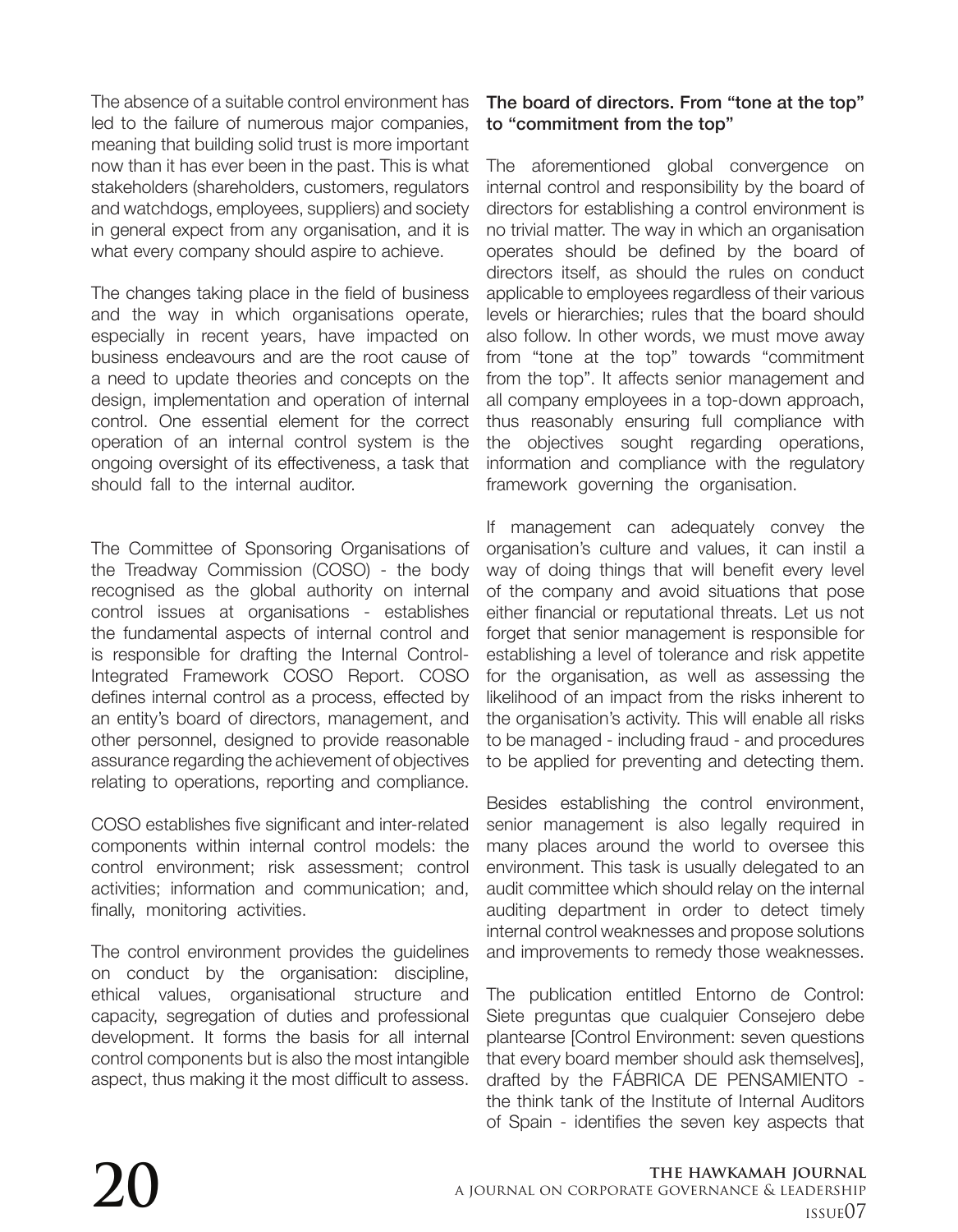determine the strength of any control environment at an organisation.

### Seven keys to a sound control environment

The first key is *to define and instil throughout the organisation the corporate culture, values and principles.* The important factors in this regard include: having a clear, transparent and measurable declaration on the ethical values and principles governing company business in the organisation's Mission and Vision; publishing a Code of Conduct, requiring formal acceptance at all levels of the organisation, training employees on ethics and implementing a penalty system for non-compliance; and creating an hotline for employees, customers and suppliers.

Another aspect to consider is that the *board of directors should undertake the task of overseeing the internal control and risk management system with a sufficient degree of independence from company management.* Best practices recommend formally defining the responsibility of the board of directors or the audit committee in a specific charter, as well as having a majority of board members who are external and independent from company management in order to guarantee the oversight of decision-making.

Two issues are fundamental in this regard. On the one hand, the board members responsible for oversight should have a high level of skill and experience in terms of internal control and risk management, as well as a sound knowledge of the business.

On the other hand, it is important for the board to have an independent internal auditing department to provide support on oversight tasks, and a fluid communication between the board and senior management, internal and external auditors, and other external consultants should be guaranteed.

A *clearly defined and well communicated organisational structure* allows activities to be planned, executed, controlled and supervised, authority and responsibilities to be defined, and suitable information channels to be created. An

up-to-date and well communicated organisational structure that reflects the various levels of the organisation should be accompanied by appropriate policies on the segregation of duties, including those of key positions. It should also include the updating of procedures and the reporting structure should be coherent with the organisational structure, among other improvements.

Those organisations that choose to ignore the importance of formalising, communicating, measuring and appropriately remunerating the fulfilment of duties by their employees and executives are less efficient, less sustainable and run the risk of underusing their resources. Hence, in order to build a sound control environment, it is highly important *to establish human resource policies that reflect achievement of objectives, an incentive system that does not favour excessive risk-taking and professional competence.* These policies should be spread to all employees and levels of the organisation in order for individual performance goals to be coherent with the overall objectives of the organisation in the short and long term.

As part of the processes, the organisation should also *plan succession for key positions and correctly allocate authority and responsibility for taking decisions.*

Best practices indicate that the board should ensure that succession plans exist for critical positions in the organisation; those that facilitate business continuity. The loss of a critical employee can paralyse an organisation, or result in deviations from objectives or a loss of competitive edge. Furthermore, the implementation of programmes to identify qualified employees enables the long-term development of talent, the transfer of knowledge and for all employees to achieve their aspirations within the company.

In order to achieve a correct allocation of authority, the organisation should implement a formal model based on its objectives, as well as regular reviews of the business model to ensure that the risk appetite

#### **the hawkamah journal** a journal on corporate governance & leadership The hawkamah journal<br>a journal on corporate governance & leadership<br>issue07  $\,$